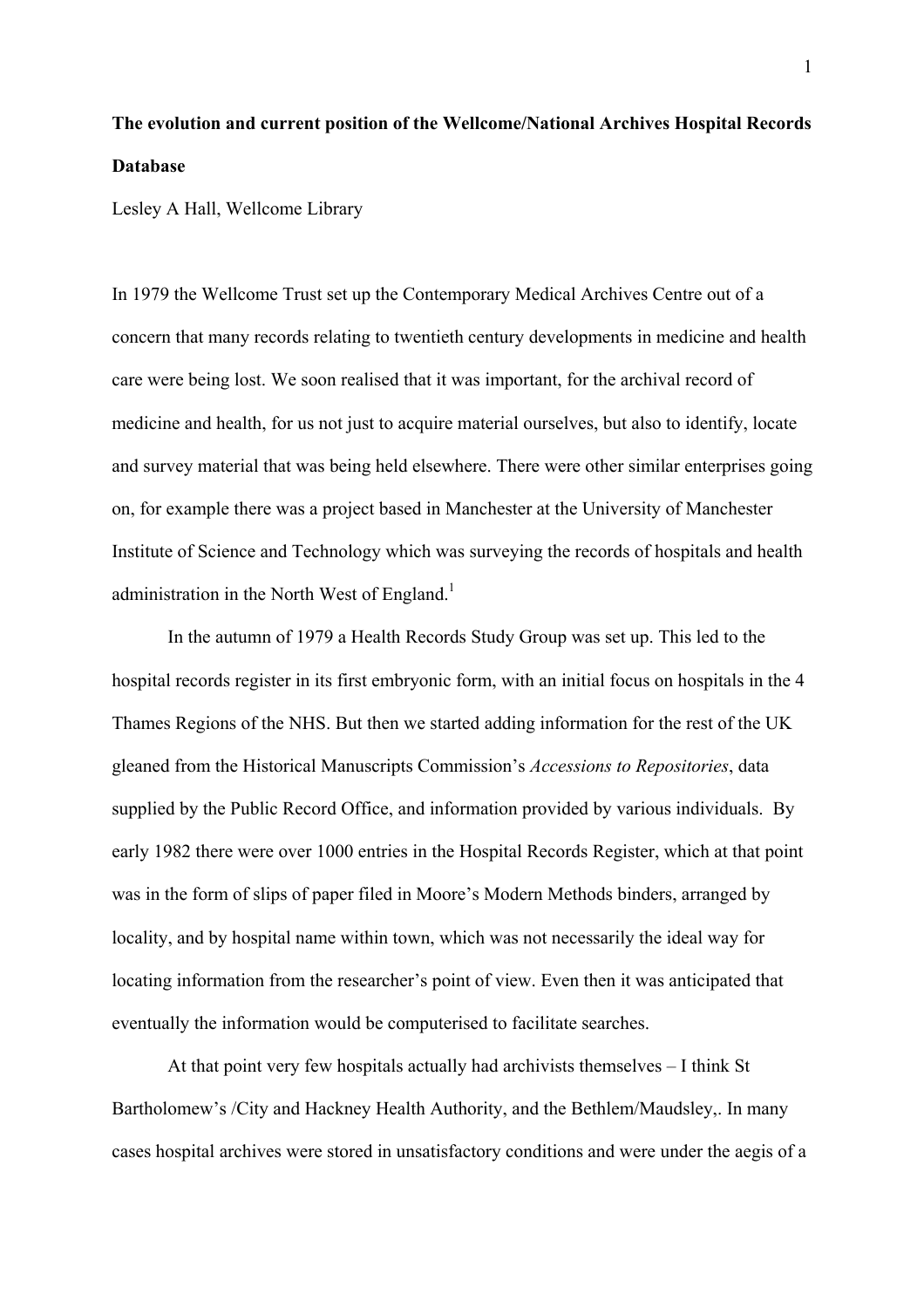busy administrator with other concerns, or in the care of a retired consultant, with no ongoing provision for care or research access. This situation still pertains in many hospitals, although rather more do now have professional archivists.

A major problem with records kept in hospitals is that there is no inbuilt commitment to their permanent preservation, and changes of management, quite apart from closures, amalgamations, rebuilding, etc can have very adverse consequences. This has been an ongoing cause of concern: we have information in Hosprec about records reported at one time as surviving within particular institutions, but we cannot guarantee that this continues to be the case.

 In 1986 a detailed questionnaire about hospital records for distribution to local record offices was hammered out between the Wellcome archivists and the Public Record Office Liaison Officer. With some fairly minor changes, this remains the basis for the information fields in Hosprec today. These consist of:

## History and administrative background of the hospital

- Names and previous names of hospital
- Current and previous addresses.
- When founded, if closed, when closed
- Associated institutions
- NHS Management bodies since 1948 i.e.
- 1948-76 Regional Hospital Board/Hospital Management Committee
- 1974-82 Regional Health Authority/District Health Authority
- 1982-96 The same, but reflecting various changes taking place in 1982 due to local government reorganisation
- Trust, present and past
- County, before 1974, 1974-96, and present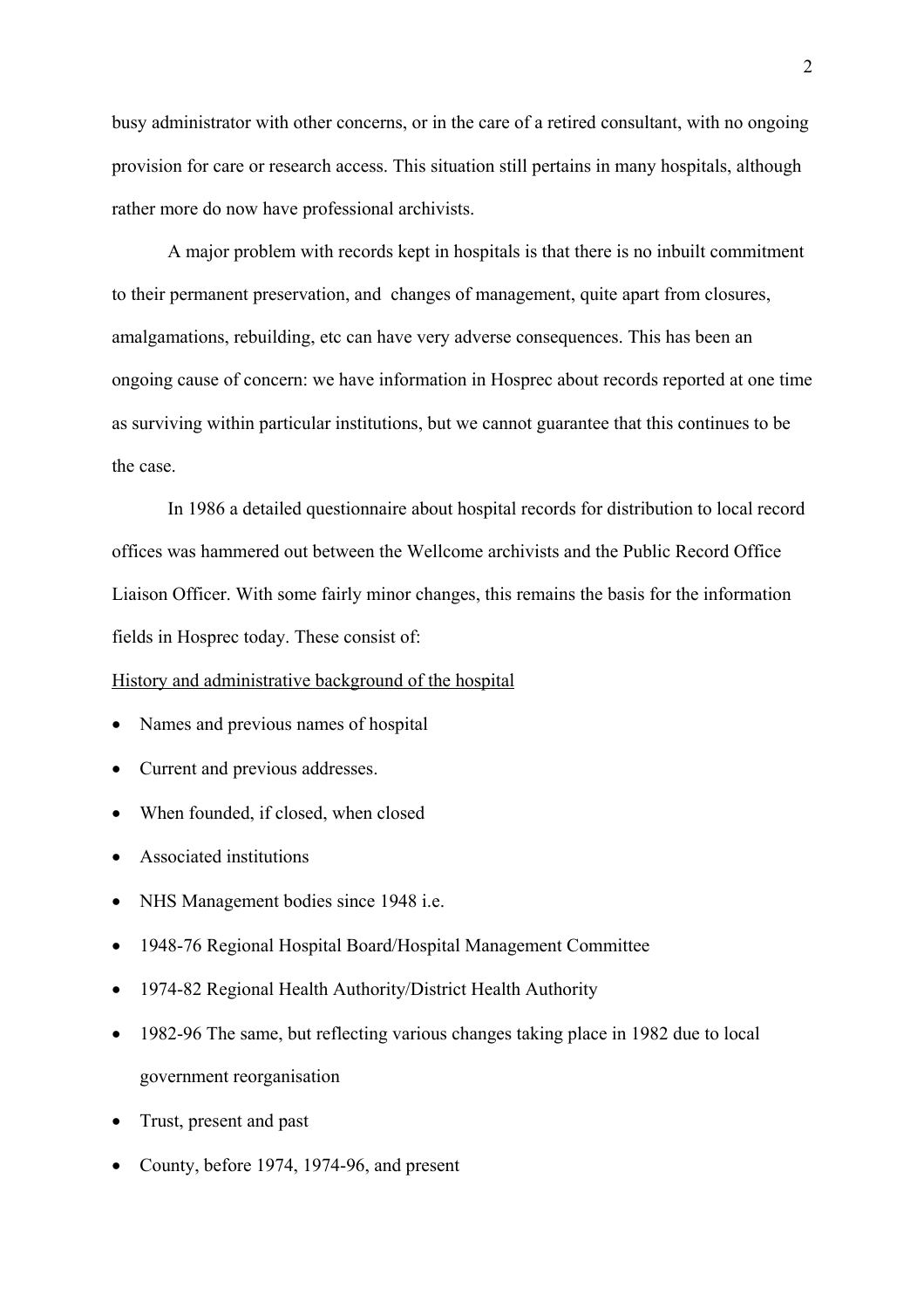The periods reflect various changes in health service or local government administration or structure

• Hospital status

Pre-1948: Voluntary, i.e. philanthropic, supported by subscribers; Poor Law Infirmary; Private; Local authority; Military or Naval; Other Post-1948: NHS; Private; Trust; Military or Naval; Other

• Hospital type:

Pre-1948: General, isolation, maternity, mental, tuberculosis, women, children and other; Post-1948: Acute, geriatric, Maternity, Mental, Hospice and other.

• Additional information can be entered in free text fields.

## Information concerning the surviving records of the hospital:

- Where held
- Administrative, with start and finish dates: General administration; financial, estates and endowments, nursing, staff, admission and discharge; ephemera, pictorial, private papers, other.
- Clinical patient records
- Space for further information
- Where finding aids are (this is much less necessary since the advent of the Web)

Repository information. we now try and encourage online users to check ARCHON on the National Archives website for the most up to date details.

This questionnaire was distributed to local authority and other repositories known to be holding hospital records. The King's Fund Centre generously supplied funding to employ a project researcher, to check the questionnaires, fill in missing information, and input the data into DBaseIII software.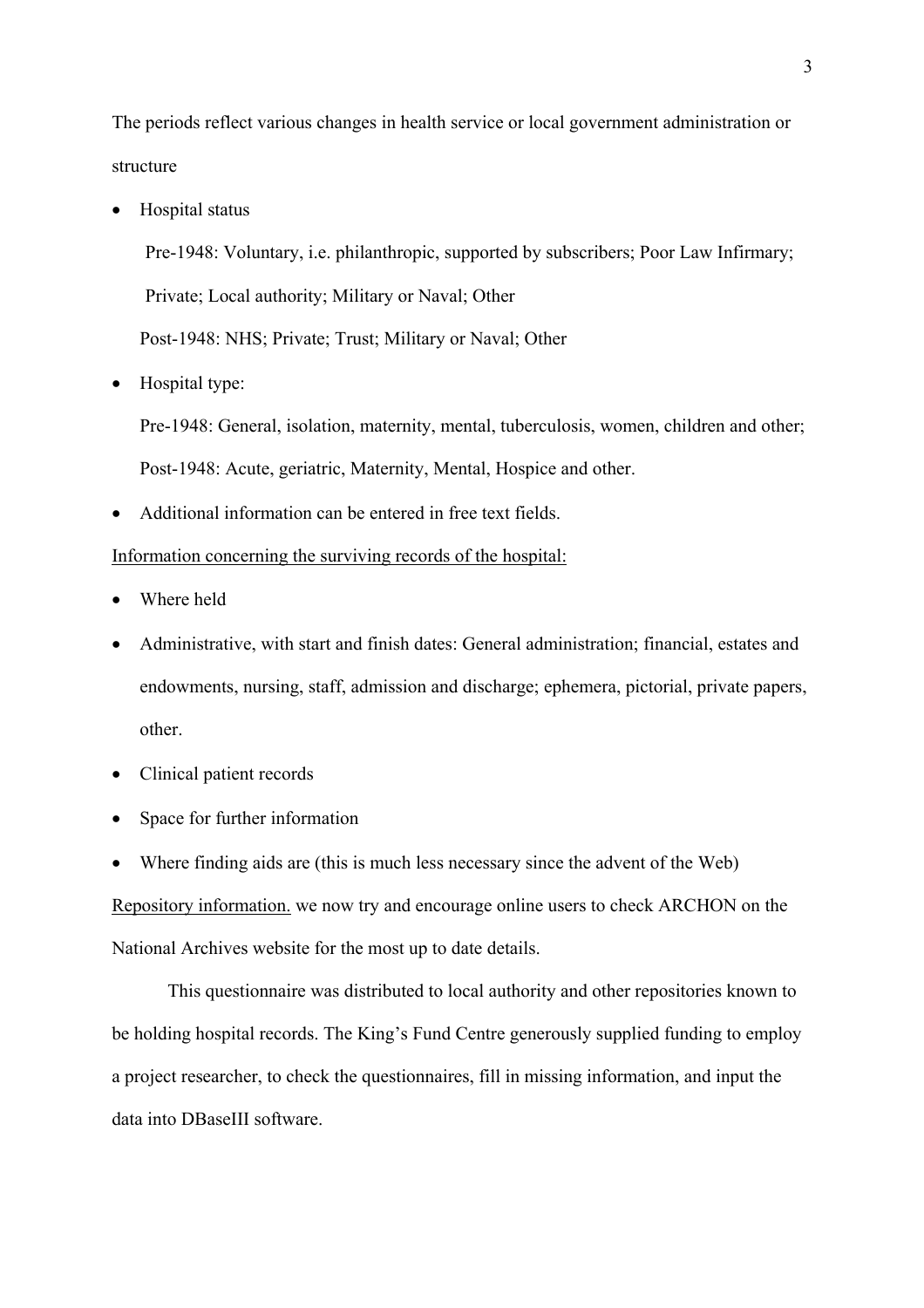During the 1990s Hosprec underwent various software migrations and upgrades with their concomitant associated problems. We were receiving increasing numbers of queries about hospital records, and researchers were occasionally given access to the database onsite in those pre-Web days. By the mid 1990s the number of entries was already well over 2000. In 1997 a simple user friendly front end finally enabled readers to query the database on the basic search fields of name and town directly from a terminal within the Library. More complex searches still had to be done by the archive staff. Hardly had we achieved this than the new frontier became the World Wide Web and we had to start thinking about mounting the database on the web for online access. Early in 1999, we sent out a mailshot to all repositories known to be holding hospital records, requesting them to update existing entries and complete data-entry forms for new accessions. These were all checked and research to improve the existing background information incorporated. At the conclusion, the database included information on records of nearly 2800 hospitals in over 1600 repositories. At the beginning of 2000 Hosprec finally went online, hosted on the Public Record Office server.

There are a range of potential uses for Hosprec:

• For researchers:

- 1. to locate records of specific hospitals
- 2. to identify particular kinds of hospital/hospital record

At present the first is possible via the online interface, which provides for simple searches by name (present and previous) or town  $-$  a search produces a summary hitlist, with a link to the detailed entry, within which there is a link to current contact details of the repository in ARCHON on The National Archives Website

In the second case Archives and Manuscripts staff at the Wellcome Library are prepared to undertake criteria searches (e.g. admission and discharge registers of public lunatic asylums for the period 1850-1914), to provide a summary hit-list from which further details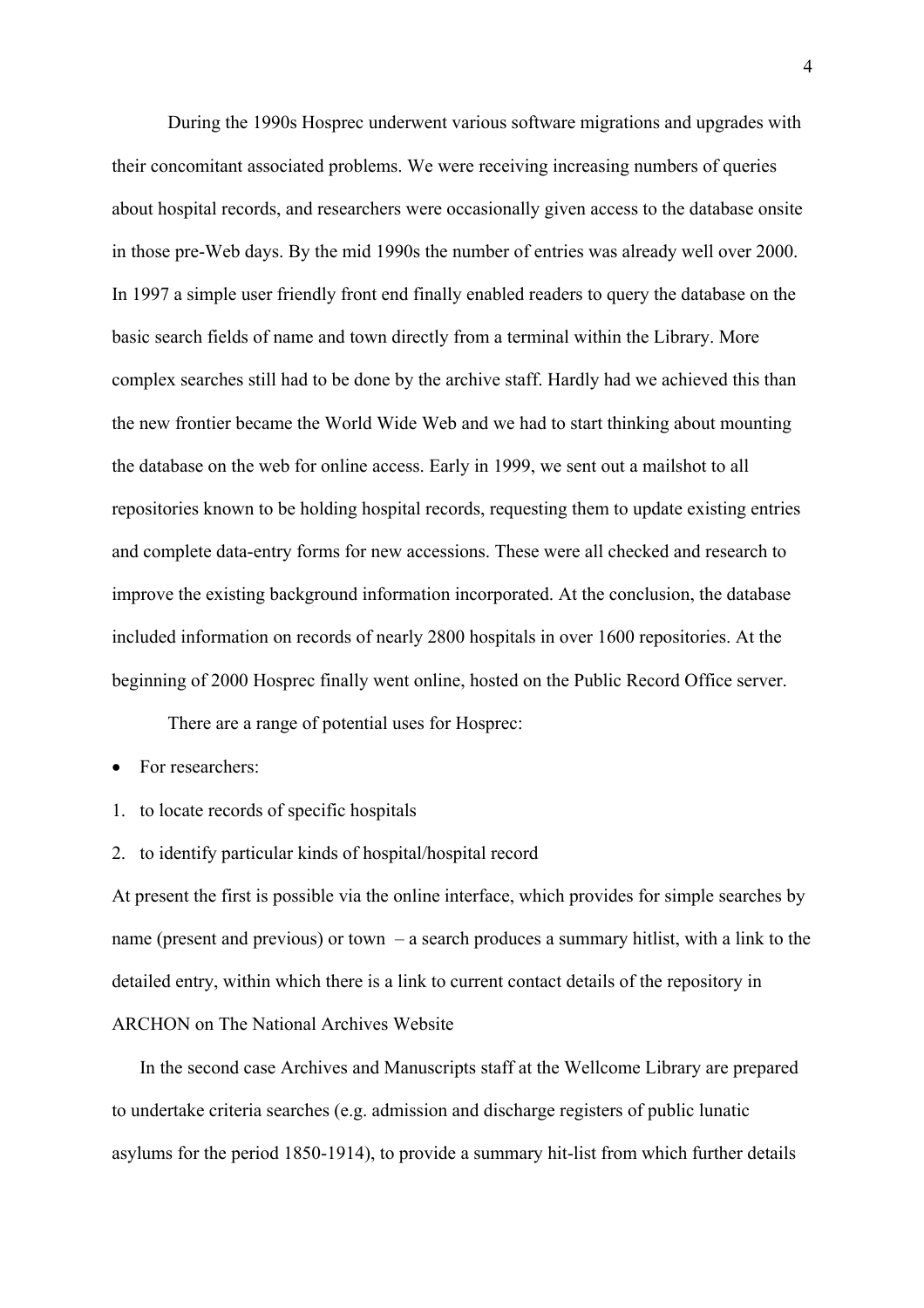can be located using the online version and searching under hospital name. However, we are currently in discussion with TNA about enabling more advanced searching via the public interface

• We also anticipated that Hosprec would also have use for archivists:

Firstly, to identify where surviving records of a hospital already are, when offered material Secondly, to assist in decision-making about whether to take in (or to establish selection criteria for) records of a particular hospital

In the first case Hosprec is useful when someone turns up with strayed hospital records, which ideally should be reunited with any other surviving records, and in a number of cases we have been able to bring together stray volumes with the rest of the archives or advise upon where no longer current records should be transferred. In the second instance, archivists could use Hosprec to establish how significant the records of a particular hospital might be – was it a type of hospital for which records survive very sparsely? Was it the only hospital of its kind serving a particular region? Does it have unusually full records of a particular type? Or alternatively, was it a fairly run of the mill institution in a well-served area?

At the moment, while the National Archives hosts Hosprec, maintenance and updating of actual data is done by the Wellcome. We are very dependent on repositories letting us know about new and additional accessions, listing, etc: we do not expect that the holding repository will necessarily be able to fill in all the database fields as many can only be completed from reference works in the Wellcome Library. For a number of hospitals links to fuller lists on the website of the relevant repository is now provided via links to The National Archives A2A database. We are also currently moving forward to implement complex online searching, and links with other related databases.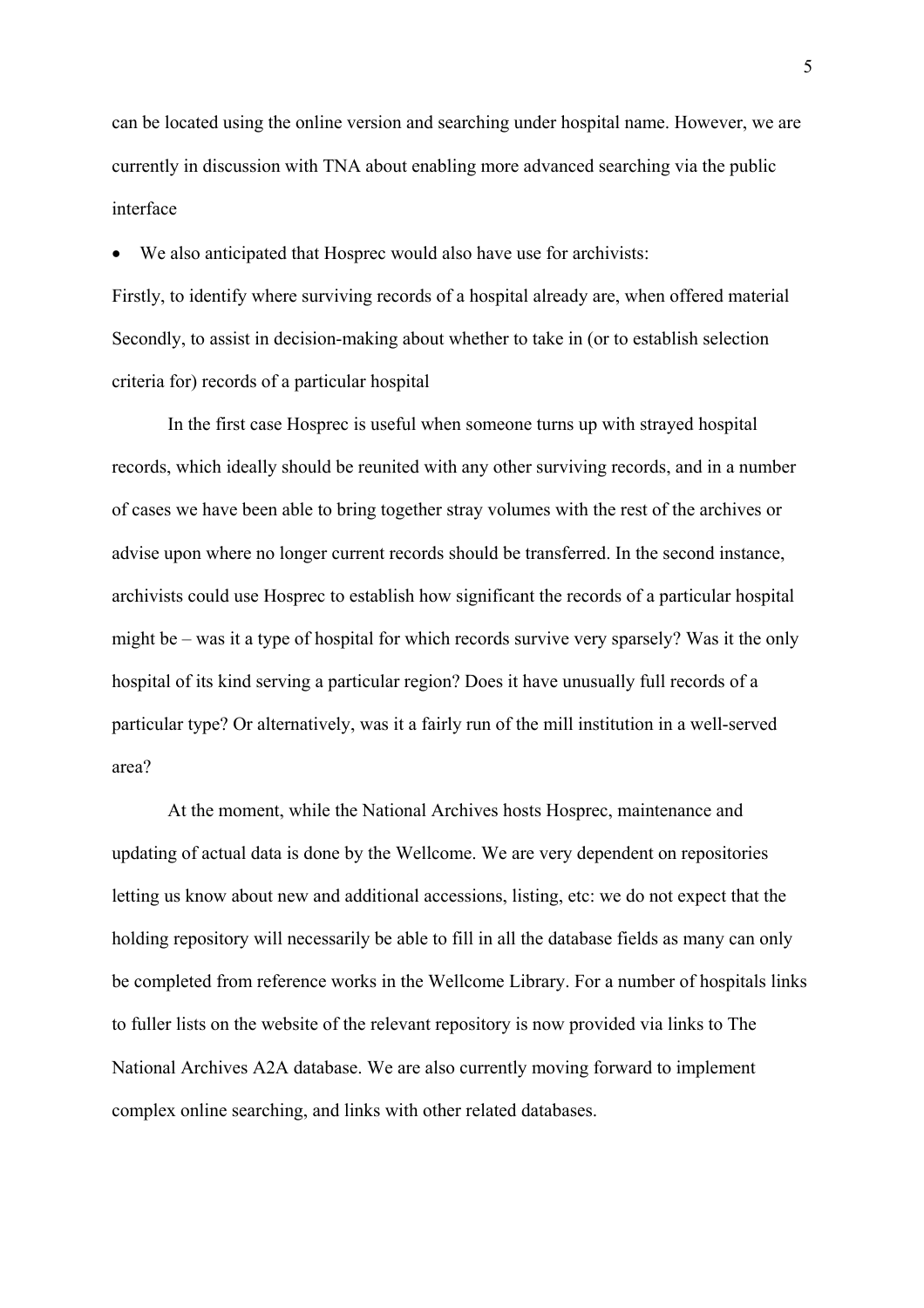When a project evolves over so many years there are going to be problems – technical issues due to the series of software changes; information that's no longer current; decisions taken at one point in the light of available resources and information that might not be the way we would want to do things now.

On hospital records generally, over the years we have identified three particularly problematic issues. The first is the ongoing lack of interest in the non-current records of institutions among administrators who have immediate responsibility for them. A strong argument can be made that the majority of the problems that arise due to closures, amalgamations, etc, can largely be put down to the fact that administrators are not aware of the status of the records they hold as public records, or of their legal obligations towards them.

The second and third problems are closely related. The bulk of hospital records is ever-expanding, especially with clinical notes. Lack of good records management practice during course of records' life-cycle contributes significantly towards bloat. Hospital records also contain potentially sensitive data, not only in clinical casenotes but in admission and discharge registers and even committee minutes, and therefore repositories need to ensure compliance with relevant Data Protection legislation. These two problems are linked since many archivists are understandably reluctant to commit themselves to taking in bulky amounts which are also subject to stringent limitations on access. While the needs of historians, epidemiologists and social scientists might well be accommodated through some form of statistically valid sampling, it is very apparent from the enquiries received in the Wellcome Library, that there is a great deal of interest in hospital records from genealogists and family historians, who would presumably be unlikely to find sampling acceptable. Hospital records have benefited from some recent funding initiatives aimed at improving access to the UK's rich archival heritage: for example the Wellcome Trust's Research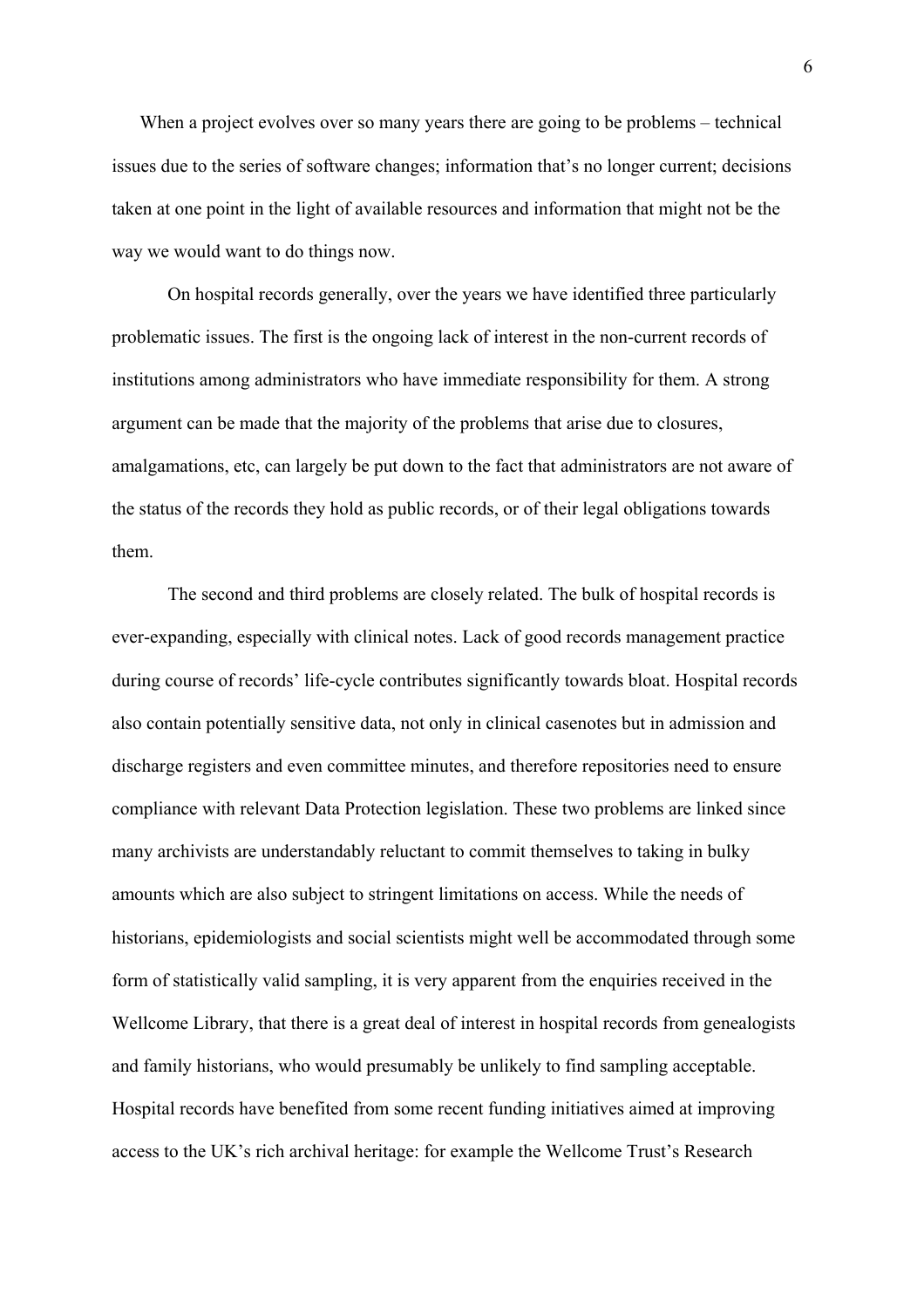Resources in Medical History scheme has funded the cataloguing of the records of several significant hospitals. A problem which is not going to go away and is likely to become ever more pressing is that the increasing keeping of records solely in electronic form.

However, to conclude on a less depressing note, there does not appear to be anything comparable to Hosprec in any other country. This is partly because of the legal status of hospital records as public records in the UK, but also has a lot to do with the network of local record offices and the tradition of archive-keeping. Visitors from other countries have been very impressed not merely by the effort involved in creating Hosprec but by the actual survival and availability for research of such a relatively huge quantity of records of hospital care, even if specific gaps are frustrating.

We are always grateful for information amending or supplementing that which we already have in Hosprec as the whole project depends very much on the repositories holding records supplying us with the necessary data.

**A more extensive version of this piece is forthcoming in** *To Document Health Memory. Medical archives and their uses***, the proceedings of an international conference held at the Royal Library of Belgium in Brussels, 15th-16th March 2007**